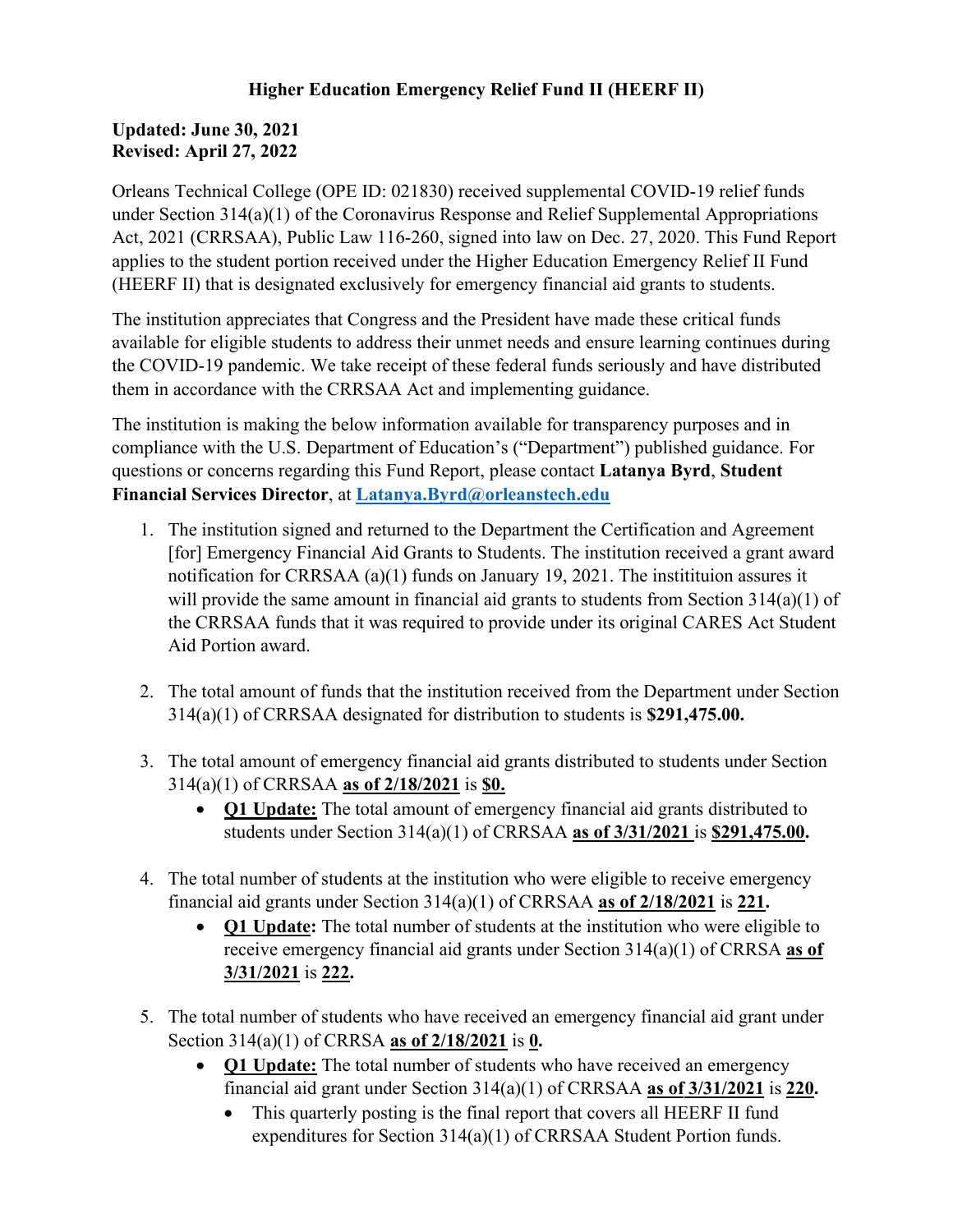- 6. The methods used by the institution to determine which students receive emergency financial aid grants and how much they would receive under under Section  $314(a)(1)$  of the CRRSAA are provided at **Attachment A-II**.
- 7. Any instructions, directions, or guidance provided by the institution to students concerning the emergency financial aid grants under Section 314(a)(1) of the CRRSAA are provided at **Attachment B-II**.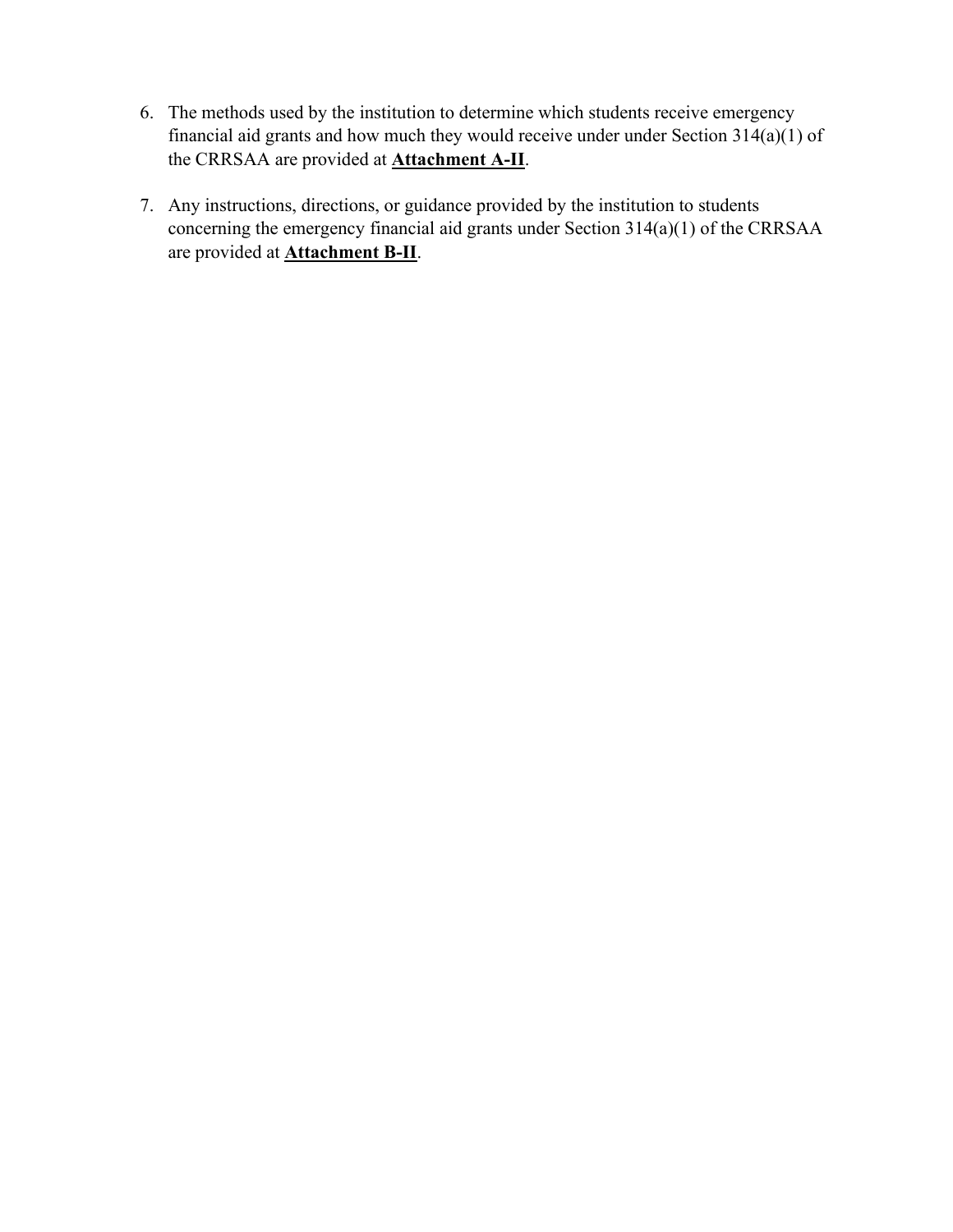## **Attachment A-II**

- Students eligible to receive Higher Education Emergency Relief II Funds must be a U.S. citizen or national, permanent resident, or other eligible noncitizen (due to the 1996 welfare reform law the Personal Responsibility and Work Opportunity Reconciliation Act, P.L. 104-193).
- The following logic was used to determine amounts:

| EFC 0              | 100% of equal distribution + EFC 1 to 5500 and EFC over 5500 or<br>did not complete FASFA adjustments |
|--------------------|-------------------------------------------------------------------------------------------------------|
| EFC 1 to 5500      | 95% of equal distribution                                                                             |
| not complete FASFA | EFC over 5500 or did   85% of equal distribution                                                      |

- o group is multiplied by the equal distribution dollar amount of \$291,475. This gives three "categories" of funds.
	- **EFC 1 to 5500** group category is reduced by 5%
	- **EFC over 5500 or did not complete FASFA group category is reduced by** 15%
	- The sum of the adjustments made to EFC 1 to 5500 and EFC over 5500 or did not complete FASFA groups is added to the EFC 0 group.
- $\circ$  Each of the three fund categories are then divided by the number of students in each respective group to give a new weighted allocation per student depending on their particular category. These amounts were rounded up to the nearest \$0.10
- $\circ$  The \$291,475 grant amount for student disbursement was used to determine the per student allocation amount based on the above formula for all eligible students who requested the funds and were active in a Title IV eligible program at the time of the second school closure (November 20, 2020<sup>1</sup>), or began attendance in a Title IV eligible program between 1/19/21 and 3/1/21.

<sup>1</sup> *This date was originally reported incorrectly as November, 20 2021. The report was revised on 4/27/2022 to report the correct date, November 20, 2020, to accurately describe the methods used by the institution to determine which students receive emergency financial aid grants and how much they would receive under Section 314(a)(1) of the CRRSAA.*